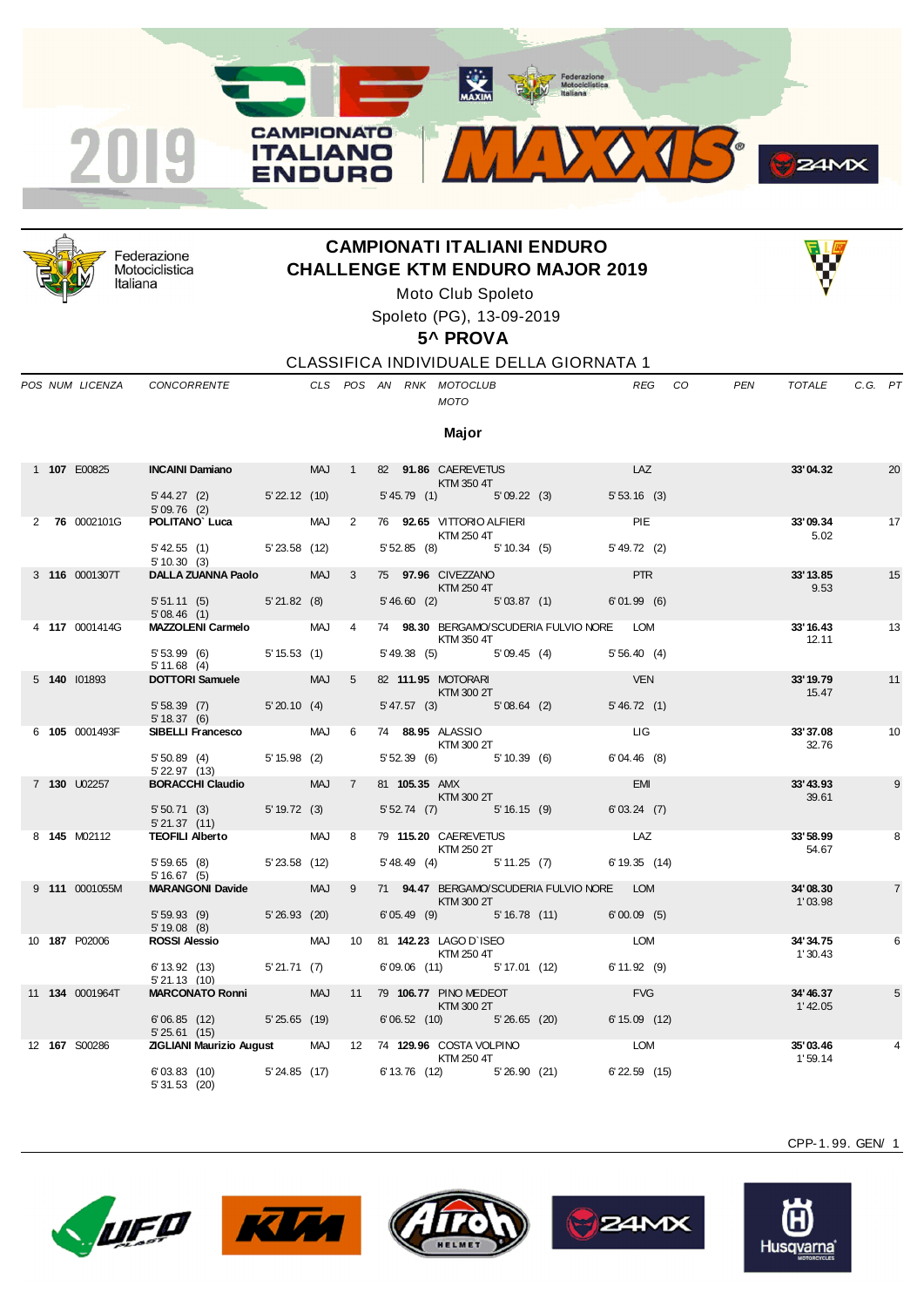MAXIM BOOR Motociclistica



|  | POS NUM LICENZA      | CONCORRENTE CLS POS AN RNK MOTOCLUB                                   |               |            |  | <b>MOTO</b>                                                                                                                                                                                                                                                                                                                                                                                                                                                                                |             |                                                         |                     | REG CO | PEN | TOTALE                | C.G. PT |   |
|--|----------------------|-----------------------------------------------------------------------|---------------|------------|--|--------------------------------------------------------------------------------------------------------------------------------------------------------------------------------------------------------------------------------------------------------------------------------------------------------------------------------------------------------------------------------------------------------------------------------------------------------------------------------------------|-------------|---------------------------------------------------------|---------------------|--------|-----|-----------------------|---------|---|
|  |                      | 13 206 0001178R COLOMBO Michele MAJ 13 81 154.74 FAST TEAM KTM 250 2T |               |            |  |                                                                                                                                                                                                                                                                                                                                                                                                                                                                                            |             |                                                         |                     |        |     | 35' 13.08<br>2'08.76  |         | 3 |
|  |                      | 6' 14.12 (14) 5' 22.99 (11)                                           |               |            |  |                                                                                                                                                                                                                                                                                                                                                                                                                                                                                            |             | 6'20.40 (16) 5'19.95 (14) 6'27.64 (18)                  |                     |        |     |                       |         |   |
|  | 14 168 G10015        | 5' 27.98 (16)<br>MCCHELI Mauro MAJ 14 79 131.15 GILERA CLUBARCORE LOM |               |            |  | KTM 450 4T                                                                                                                                                                                                                                                                                                                                                                                                                                                                                 |             |                                                         |                     |        |     | 35' 20.02<br>2' 15.70 |         | 2 |
|  |                      | 6' 22.92 (18) 5' 28.83 (21)<br>5' 22.95 (12)                          |               |            |  |                                                                                                                                                                                                                                                                                                                                                                                                                                                                                            |             | 6' 20.16 (15) 5' 16.15 (9) 6' 29.01 (20)                |                     |        |     |                       |         |   |
|  | 15 218 G04291        | <b>ROTA Giuseppe</b>                                                  |               |            |  | $KTM$ 350 $4T$                                                                                                                                                                                                                                                                                                                                                                                                                                                                             |             | MAJ 15 84 160.60 BERGAMO/SC. PONTE NOSSA MC B LOM       |                     |        |     | 35'21.70<br>2' 17.38  |         |   |
|  |                      | 6' 41.89 (25) 5' 23.64 (14)<br>5' 18.52 (7)                           |               |            |  |                                                                                                                                                                                                                                                                                                                                                                                                                                                                                            |             | 6'24.89 (18) 5'19.37 (13) 6'13.39 (10)                  |                     |        |     |                       |         |   |
|  | 16 149 0001466N      | <b>PAGANI Andrea</b>                                                  |               |            |  | KTM 350 4T                                                                                                                                                                                                                                                                                                                                                                                                                                                                                 |             | MAJ 16 72 117.47 CARSOLI ENDURO ABR                     |                     |        |     | 35'24.81<br>2' 20.49  |         |   |
|  |                      | 6' 15.52 (15) 5' 25.60 (18)<br>5' 31.22 (19)                          |               |            |  |                                                                                                                                                                                                                                                                                                                                                                                                                                                                                            |             | 6' 18.23 (13) 5' 25.89 (18) 6' 28.35 (19)               |                     |        |     |                       |         |   |
|  | 17 <b>285</b> U01097 | <b>CIARPAGLINI Glauco</b>                                             |               |            |  | MAJ 17 76 220.05 GAERNE<br>KTM 250 2T                                                                                                                                                                                                                                                                                                                                                                                                                                                      |             |                                                         | <b>STATE VEN</b>    |        |     | 35'31.20<br>2'26.88   |         |   |
|  |                      | 6'28.01 (22) 5'23.96 (15)<br>5' 25.39 (14)                            |               |            |  |                                                                                                                                                                                                                                                                                                                                                                                                                                                                                            |             | 6'25.92 (19) 5'22.57 (16) 6'25.35 (17)                  |                     |        |     |                       |         |   |
|  | 18 <b>151</b> S00849 | <b>FAGIOLARI Alessio MAJ 18 78 119.09 MOTOR S CLUB PANICALE UMB</b>   |               |            |  | <b>KTM 350 4T</b>                                                                                                                                                                                                                                                                                                                                                                                                                                                                          |             |                                                         |                     |        |     | 35'40.82<br>2' 36.50  |         |   |
|  |                      | $6'41.08$ (24) $5'20.36$ (5)<br>$5'30.02$ (17)<br>5' 30.02 (17)       |               |            |  |                                                                                                                                                                                                                                                                                                                                                                                                                                                                                            |             | 6'22.90 (17) 5'21.93 (15) 6'24.53 (16)                  |                     |        |     |                       |         |   |
|  | 19 189 P00366        | PALMIERI Massimiliano MAJ 19 71 143.90 CAEREVETUS                     |               |            |  | KTM 350 4T                                                                                                                                                                                                                                                                                                                                                                                                                                                                                 |             |                                                         | <b>Example 2018</b> |        |     | 35' 55.27<br>2'50.95  |         |   |
|  |                      | 6' 23.34 (19) 5' 22.10 (9)                                            |               |            |  |                                                                                                                                                                                                                                                                                                                                                                                                                                                                                            |             | 6' 28.75 (22) 5' 33.37 (22) 6' 34.25 (24)               |                     |        |     |                       |         |   |
|  | 20 <b>250</b> N00475 |                                                                       |               |            |  | KTM 250 4T                                                                                                                                                                                                                                                                                                                                                                                                                                                                                 |             |                                                         |                     |        |     | 35' 57.84<br>2'53.52  |         |   |
|  |                      | 6' 24.74 (20) 5' 24.47 (16)<br>5'30.20(18)                            |               |            |  |                                                                                                                                                                                                                                                                                                                                                                                                                                                                                            |             | 6' 42.84 (26) 5' 25.43 (17) 6' 30.16 (22)               |                     |        |     |                       |         |   |
|  | 21 231 U03093        | <b>BERGAMELLI Mauro</b>                                               |               |            |  | KTM 250 4T                                                                                                                                                                                                                                                                                                                                                                                                                                                                                 |             | MAJ 21 73 169.84 BERGAMO/SCUDERIA CASAZZA LOM           |                     |        |     | 36' 15.34<br>3' 11.02 |         |   |
|  |                      | 6' 18.62 (16) 5' 41.62 (24)<br>5' 44.89 (25)                          |               |            |  |                                                                                                                                                                                                                                                                                                                                                                                                                                                                                            |             | 6' 27.02 (21) 5' 44.01 (29) 6' 19.18 (13)               |                     |        |     |                       |         |   |
|  | 22 199 G01381        | DURANTE Stefano MAJ 22 73 151.19 FUORINGIRO SAVONA LIG                |               |            |  | <b>KTM 250 2T</b>                                                                                                                                                                                                                                                                                                                                                                                                                                                                          |             |                                                         |                     |        |     | 36'23.82<br>3' 19.50  |         |   |
|  |                      | 6' 19.23 (17) 5' 47.53 (28)<br>$5' 46.42$ (26)                        |               |            |  |                                                                                                                                                                                                                                                                                                                                                                                                                                                                                            |             | 6' 19.48 (14) 5' 39.60 (26) 6' 31.56 (23)               |                     |        |     |                       |         |   |
|  | 23 213 U02042        | <b>LUCIGNANI Stefano</b>                                              |               | <b>MAJ</b> |  | $\blacksquare$ $\blacksquare$ $\blacksquare$ $\blacksquare$ $\blacksquare$ $\blacksquare$ $\blacksquare$ $\blacksquare$ $\blacksquare$ $\blacksquare$ $\blacksquare$ $\blacksquare$ $\blacksquare$ $\blacksquare$ $\blacksquare$ $\blacksquare$ $\blacksquare$ $\blacksquare$ $\blacksquare$ $\blacksquare$ $\blacksquare$ $\blacksquare$ $\blacksquare$ $\blacksquare$ $\blacksquare$ $\blacksquare$ $\blacksquare$ $\blacksquare$ $\blacksquare$ $\blacksquare$ $\blacksquare$ $\blacks$ |             | 23 83 159.62 VALDIBURE PISTOIESE TOS                    |                     |        |     | 36'34.79<br>3'30.47   |         |   |
|  |                      | 6' 27.81 (21) 5' 42.29 (26)<br>$5'$ 42.90 $(24)$                      |               |            |  |                                                                                                                                                                                                                                                                                                                                                                                                                                                                                            |             | 6'33.92 (23) 5'38.49 (24) 6'29.38 (21)                  |                     |        |     |                       |         |   |
|  | 24 268 V02553        | ALGISI Giacomo MAJ 24 78 202.02 BERGAMO/SCUDERIA CASAZZA LOM          |               |            |  | KTM 350 4T                                                                                                                                                                                                                                                                                                                                                                                                                                                                                 |             |                                                         |                     |        |     | 36'43.00<br>3'38.68   |         |   |
|  |                      | 6'35.45(23)<br>5' 42.84 (23)                                          |               |            |  |                                                                                                                                                                                                                                                                                                                                                                                                                                                                                            |             | 5' 42.18 (25) 6' 26.44 (20) 5' 40.57 (27) 6' 35.52 (25) |                     |        |     |                       |         |   |
|  | 25 169 Q02164        | <b>BRUNOTTI Alessandro</b>                                            |               | MAJ        |  | 25 83 132.53 INOSSIDABILI TERNI<br>KTM 350 4T                                                                                                                                                                                                                                                                                                                                                                                                                                              |             |                                                         | <b>UMB</b>          |        |     | 37'14.14<br>4'09.82   |         |   |
|  |                      | $6'03.94$ (11) $5'20.43$ (6)<br>5' 19.77 (9)                          |               |            |  | 9'02.72 (34) 5'13.69 (8)                                                                                                                                                                                                                                                                                                                                                                                                                                                                   |             |                                                         | 6'13.59(11)         |        |     |                       |         |   |
|  | 26 239 0001142F      | <b>PASTORUTTI Gabriele</b>                                            |               | MAJ        |  | 26 72 175.19 TRIESTE<br>KTM 250 2T                                                                                                                                                                                                                                                                                                                                                                                                                                                         |             |                                                         | <b>FVG</b>          |        |     | 37' 20.20<br>4' 15.88 |         |   |
|  |                      | 6' 45.12 (26)<br>5' 47.36 (27)                                        | 5'37.81(23)   |            |  | $6'44.24$ (27) $5'40.65$ (28)                                                                                                                                                                                                                                                                                                                                                                                                                                                              |             |                                                         | $6' 45.02$ (27)     |        |     |                       |         |   |
|  | 27 243 G04118        | <b>CARDINALI Daniele</b>                                              |               | MAJ        |  | 27 78 178.93 OSTRA<br>KTM 350 4T                                                                                                                                                                                                                                                                                                                                                                                                                                                           |             |                                                         | <b>MAR</b>          |        |     | 37' 25.44<br>4'21.12  |         |   |
|  |                      | 7'07.69 (32)<br>$5'32.68$ (21)                                        | 5' 30.85 (22) |            |  | $6'51.48$ (28)                                                                                                                                                                                                                                                                                                                                                                                                                                                                             | 5'26.09(19) |                                                         | 6'56.65(30)         |        |     |                       |         |   |

**CAMPIONATO** 

**ITALIANO** 

**ENDURO** 

2019











CPP-1. 99. GEN/ 2

**B**Z4MX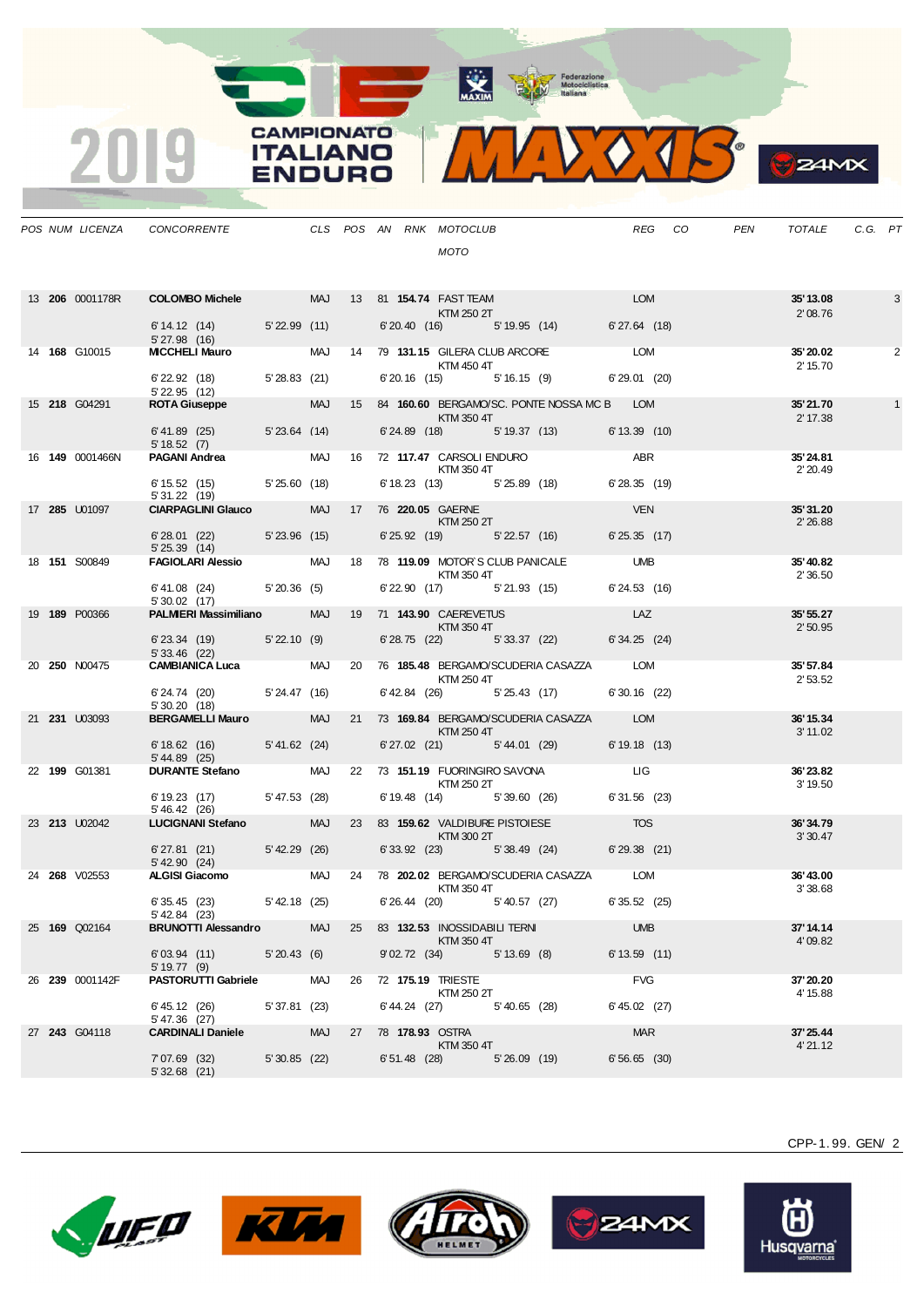MAXIM Pederazione



|  |                      | POS NUM LICENZA CONCORRENTE                                                          |            |             | CLS POS AN RNK MOTOCLUB                                                                                                                                                                                                                                       |                                           |               | REG CO | PEN |                      | TOTALE C.G. PT |
|--|----------------------|--------------------------------------------------------------------------------------|------------|-------------|---------------------------------------------------------------------------------------------------------------------------------------------------------------------------------------------------------------------------------------------------------------|-------------------------------------------|---------------|--------|-----|----------------------|----------------|
|  |                      |                                                                                      |            |             | <b>MOTO</b>                                                                                                                                                                                                                                                   |                                           |               |        |     |                      |                |
|  | 28 <b>259 U05101</b> | SIDDI Roberto                           MAJ       28     81   190.92   COSTA VOLPINO |            |             |                                                                                                                                                                                                                                                               |                                           | <b>LOM</b>    |        |     | 37'36.96             |                |
|  |                      | 6' 56.24 (29) 5' 51.37 (31)<br>5'48.86 (29)                                          |            |             | KTM 350 4T                                                                                                                                                                                                                                                    | 6' 37.21 (24) 5' 39.48 (25)               | 6'43.80 (26)  |        |     | 4'32.64              |                |
|  | 29 284 P03698        | <b>PERSOGLIA Gianni</b> MAJ                                                          |            |             | 29 73 219.84 MANZANO<br><b>KTM 250 2T</b>                                                                                                                                                                                                                     |                                           | <b>FVG</b>    |        |     | 37'57.60<br>4'53.28  |                |
|  |                      | $6'46.20$ (27) $5'50.42$ (30)<br>6'06.89(33)                                         |            |             |                                                                                                                                                                                                                                                               | 6' 37.64 (25) 5' 50.98 (31)               | 6' 45.47 (28) |        |     |                      |                |
|  | 30 <b>266</b> T00872 | NOVELLI Igor MAJ                                                                     |            |             | <b>KTM 300 2T</b>                                                                                                                                                                                                                                             | 30 74 200.23 TRIAL DAVID FORNAROLI EMI    |               |        |     | 37' 59.10<br>4'54.78 |                |
|  |                      | 6' 52.64 (28) 5' 45.10 (27)<br>5' 47.79 (28)                                         |            |             | 6' 59.60 (29) 5' 37.44 (23)                                                                                                                                                                                                                                   |                                           | 6'56.53 (29)  |        |     |                      |                |
|  | 31 294 0001045R      | <b>PARIO Simone</b>                                                                  | <b>MAJ</b> |             | 31 77 230.40 ACQUI TERME<br>$KTM$ 300 2T                                                                                                                                                                                                                      |                                           | <b>PIE</b>    |        |     | 38'39.73<br>5' 35.41 |                |
|  |                      | 6' 59.79 (31) 5' 47.70 (29)<br>6'02.16(31)                                           |            |             |                                                                                                                                                                                                                                                               | 7'03.05 (30) 5'46.90 (30) 7'00.13 (31)    |               |        |     |                      |                |
|  | 32 304 U03096        | <b>PEDRONI Fabio</b> MAJ                                                             |            |             | <b>KTM 300 2T</b>                                                                                                                                                                                                                                             | 32 77 244.59 BERGAMO/SCUDERIA CASAZZA LOM |               |        |     | 40'19.50<br>7' 15.18 |                |
|  |                      | $7'25.87$ (34) 6'14.75 (34)<br>5' 55.17 (30)                                         |            |             |                                                                                                                                                                                                                                                               | 7'09.09 (31) 6'12.14 (34) 7'22.48 (32)    |               |        |     |                      |                |
|  | 33 313 H02324        | MAGAGNOLI Daniele MAJ                                                                |            |             | <b>Example 250 KTM 250 4T</b>                                                                                                                                                                                                                                 | 33 71 266.96 MELEGNANO ENDURO TEAM LOM    |               |        |     | 40'25.06<br>7' 20.74 |                |
|  |                      | 7' 16.19 (33) 5' 53.42 (32)                                                          |            |             |                                                                                                                                                                                                                                                               | 7' 29.75 (32) 6' 01.56 (32) 7' 41.54 (34) |               |        |     |                      |                |
|  | 34 274 R00563        |                                                                                      |            |             | <b>KTM 350 4T</b>                                                                                                                                                                                                                                             |                                           |               |        |     | 41'03.85<br>7'59.53  |                |
|  |                      | 6'57.08 (30) 5'54.26 (33) 7'35.51 (33) 6'04.43 (33) 7'27.00 (33)<br>7' 05.57 (34)    |            |             |                                                                                                                                                                                                                                                               |                                           |               |        |     |                      |                |
|  |                      |                                                                                      |            |             | Veteran                                                                                                                                                                                                                                                       |                                           |               |        |     |                      |                |
|  | 1 <b>173</b> U02392  | <b>ZANATTA Ivo DET 1 70 134.33 TRIESTE</b>                                           |            |             |                                                                                                                                                                                                                                                               |                                           | <b>FVG</b>    |        |     | 33'58.12             |                |
|  |                      | 5' 57.47 (1) 5' 14.05 (1)<br>$5'$ 22.27 (3)                                          |            |             | <b>EXTM 350 4T</b>                                                                                                                                                                                                                                            | 5' 52.99 (1) 5' 15.16 (2) 6' 16.18 (4)    |               |        |     |                      |                |
|  | 2 <b>147</b> Q03541  | <b>ROMANIELLO Fabio</b> VET 2                                                        |            |             | 70 116.79 CAEREVETUS<br><b>KTM 350 4T</b>                                                                                                                                                                                                                     |                                           | <b>LAZ</b>    |        |     | 34'11.22<br>13.10    | 20             |
|  |                      | $6'08.96$ (4) $5'23.62$ (4)<br>5' 13.00(1)                                           |            |             |                                                                                                                                                                                                                                                               | $6'03.42$ (2) $5'13.34$ (1)               | 6'08.88(2)    |        |     |                      |                |
|  | 3 <b>124 U02324</b>  | <b>GRANOCCHIA Giampiero VET</b>                                                      |            | $3^{\circ}$ | 70 102.24 F. PIETRINFERNI<br>$\blacksquare$ $\blacksquare$ $\blacksquare$ $\blacksquare$ $\blacksquare$ $\blacksquare$ $\blacksquare$ $\blacksquare$ $\blacksquare$ $\blacksquare$ $\blacksquare$ $\blacksquare$ $\blacksquare$ $\blacksquare$ $\blacksquare$ |                                           | ABR           |        |     | 34'40.44<br>42.32    | 17             |
|  |                      | 6' 11.52 (5) 5' 18.44 (2)<br>5'24.45(5)                                              |            |             |                                                                                                                                                                                                                                                               | 6'11.30 (5) 5'16.12 (3) 6'18.61 (5)       |               |        |     |                      |                |
|  | 4 156 0001577A       | GANDOLFO Luca VET 4 67 123.78 CALVARI                                                |            |             | KTM 300 2T                                                                                                                                                                                                                                                    |                                           | LIG .         |        |     | 34'54.75<br>56.63    | 15             |
|  |                      | $C(40.04 \tbinom{6}{1}$ $C(0.47 \tbinom{7}{1}$                                       |            |             | $C(40.07)(4)$ $C(00.00)(7)$                                                                                                                                                                                                                                   |                                           | C(1000)(0)    |        |     |                      |                |

**CAMPIONATO** 

**ITALIANO** 

**ENDURO** 

2019

|  |                     | 0.0011                       |                |            |                |                                         |              |                |                       |    |
|--|---------------------|------------------------------|----------------|------------|----------------|-----------------------------------------|--------------|----------------|-----------------------|----|
|  | 3 <b>124</b> U02324 | <b>GRANOCCHIA Giampiero</b>  |                | <b>VET</b> | 3              | 70 102.24 F. PIETRINFERNI<br>KTM 250 2T |              | <b>ABR</b>     | 34' 40.44<br>42.32    | 17 |
|  |                     | 6'11.52(5)<br>5'24.45(5)     | $5' 18.44$ (2) |            |                | 6' 11.30(5)                             | 5' 16.12 (3) | 6'18.61(5)     |                       |    |
|  | 4 156 0001577A      | <b>GANDOLFO Luca</b>         |                | <b>VET</b> | 4              | 67 123.78 CALVARI<br>KTM 300 2T         |              | <b>LIG</b>     | 34'54.75<br>56.63     | 15 |
|  |                     | 6'19.04(6)<br>5'24.85(6)     | 5'28.17(7)     |            |                | 6'10.97(4)                              | 5'20.80(7)   | 6'10.92(3)     |                       |    |
|  | 5 155 M01249        | <b>BENETTI Fabio</b>         |                | <b>VET</b> | $5^{\circ}$    | 63 123.23 FAST TEAM<br>KTM 250 4T       |              | <b>LOM</b>     | 35'00.34<br>1'02.22   | 13 |
|  |                     | 6'08.43(3)<br>$5'$ 23.83 (4) | 5'28.55(8)     |            |                | 6'09.82(3)                              | 5' 18.75(4)  | $6'30.96$ (11) |                       |    |
|  | 6 163 Q04196        | <b>CAPICCHIONI Marino</b>    |                | VET        | 6              | 67 127.14 TITANO<br>KTM 300 2T          |              | <b>MAR</b>     | 35'04.45<br>1'06.33   | 11 |
|  |                     | 6'07.73(2)<br>$5'25.06$ (8)  | 5'30.04(10)    |            |                | 6'14.28(6)                              | 5'25.47(9)   | 6'21.87(7)     |                       |    |
|  | 7 165 P01424        | <b>GUSMINI Fabiano</b>       |                | <b>VET</b> | $\overline{7}$ | 66 127.94 FAST TEAM<br>KTM 250 4T       |              | <b>LOM</b>     | 35'09.67<br>1' 11.55  | 10 |
|  |                     | 6'37.51(12)<br>$5'25.04$ (7) | 5'23.60(3)     |            |                | 6'18.16(7)                              | 5'19.83(6)   | 6'05.53(1)     |                       |    |
|  | 8 179 0001049C      | <b>CHIESA Massimo</b>        |                | <b>VET</b> | -8             | 63 138.04 FAST TEAM<br>KTM 350 4T       |              | <b>LOM</b>     | 35' 13.55<br>1' 15.43 | 9  |
|  |                     | 6'21.15(7)<br>$5'21.03$ (2)  | $5'$ 23.92 (5) |            |                | 6'28.72(12)                             | 5'19.46(5)   | 6'19.27(6)     |                       |    |
|  |                     |                              |                |            |                |                                         |              |                |                       |    |

CPP-1. 99. GEN/ 3

**B**<sub>z</sub>amx